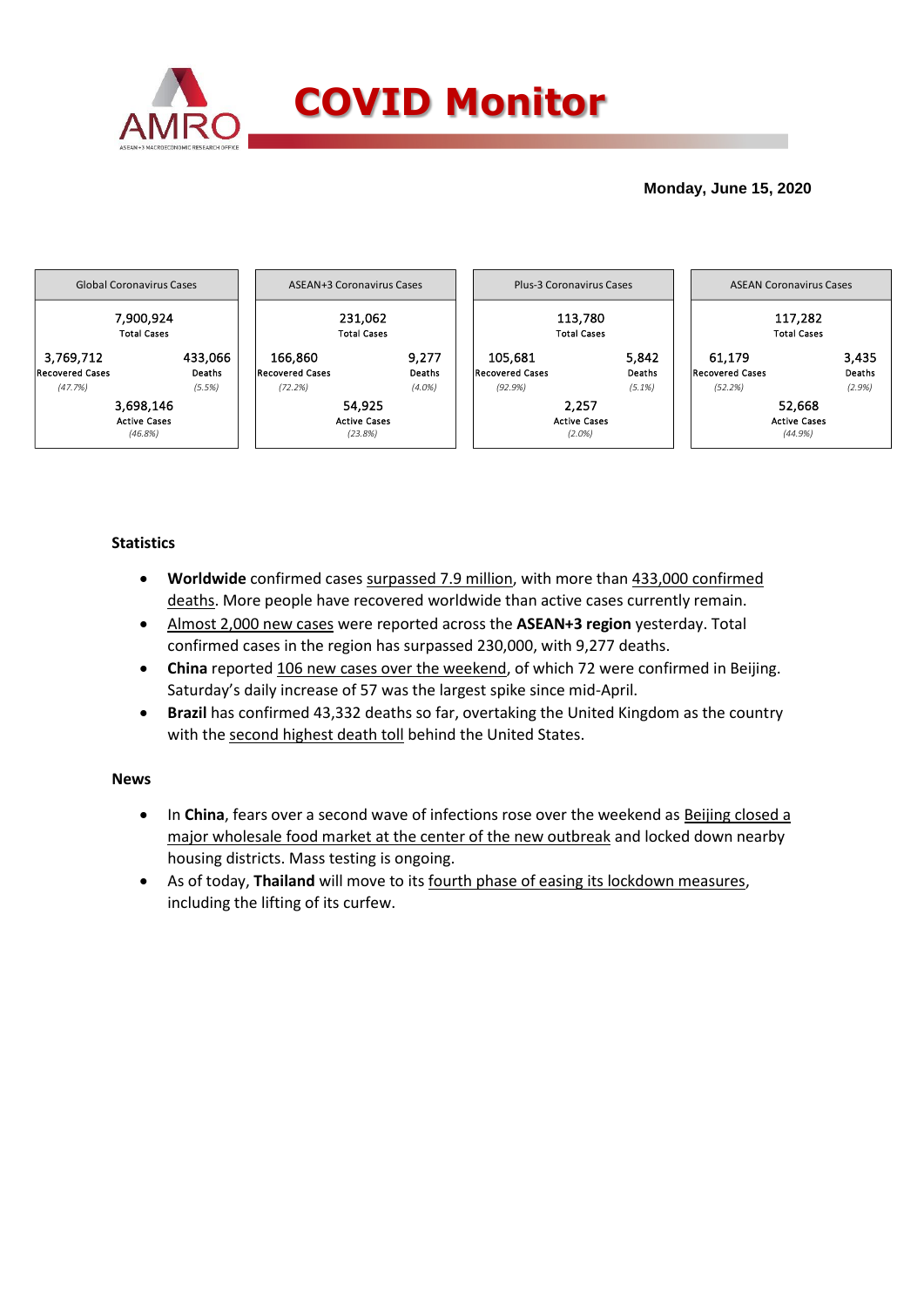

#### Overview of Confirmed COVID-19 Cases

Data as of 14/6/2020

| <b>Economy</b>       | <b>Total</b> | Cases per 1M   | <b>New</b>  | <b>New Cases</b> | <b>New Cases</b>            | ∆New           | ∆% New | <b>Total</b>   | <b>New</b>     | Fatality        | Total     | <b>Recovery</b> | <b>Active</b> |
|----------------------|--------------|----------------|-------------|------------------|-----------------------------|----------------|--------|----------------|----------------|-----------------|-----------|-----------------|---------------|
|                      | Cases        | Population     | Cases       | per 1M Pop.      | $(7$ -day avg) <sup>1</sup> | Cases          | Cases  | <b>Deaths</b>  | <b>Deaths</b>  | <b>Rate (%)</b> | Recovered | Rate $(%)2$     | Cases         |
| Global               | 7,900,924    |                | 133,972     |                  |                             | $-178$         | 1.7    | 433,066        | 3,330          | 5.5             | 3,769,712 | 47.7            | 3,698,146     |
| ASEAN+3              | 231,062      |                | 1,972       |                  |                             | $-180$         | 0.9    | 9,277          | 58             | 4.0             | 166,860   | 72.2            | 54,925        |
| Plus-3               | 113,780      |                | 161         |                  |                             | 26             | 0.1    | 5,842          | $\mathbf 0$    | 5.1             | 105,681   | 92.9            | 2,257         |
| <b>ASEAN</b>         | 117,282      |                | 1,811       |                  |                             | $-206$         | 1.6    | 3,435          | 58             | 2.9             | 61,179    | 52.2            | 52,668        |
| China                | 83,181       | 59             | 49          | 0.0              |                             | -8             | 0.1    | 4,634          | $\mathsf 0$    | 5.6             | 78,370    | 94.2            | 177           |
| Hong Kong, China     | 1,109        | 145            | $\pmb{0}$   | 0.0              |                             | $-1$           | 0.0    | $\overline{4}$ | $\mathbf 0$    | 0.4             | 1,067     | 96.2            | 38            |
| Japan                | 17,369       | 138            | 76          | 0.6              |                             | 33             | 0.4    | 927            | $\mathbf 0$    | 5.3             | 15,514    | 89.3            | 928           |
| Korea                | 12,121       | 233            | 36          | 0.7              |                             | $\overline{2}$ | 0.3    | 277            | $\mathbf 0$    | 2.3             | 10,730    | 88.5            | 1,114         |
|                      |              |                |             |                  |                             |                |        |                |                |                 |           |                 |               |
| Indonesia            | 38,277       | 142            | 857         | 3.2              |                             | $-157$         | 2.3    | 2,134          | 43             | 5.6             | 14,531    | 38.0            | 21,612        |
| Malaysia             | 8,453        | 254            | 8           | 0.2              |                             | $-35$          | 0.1    | 121            | $\mathbf{1}$   | 1.4             | 7,346     | 86.9            | 986           |
| Philippines          | 25,930       | 236            | 538         | 4.9              |                             | $-67$          | 2.1    | 1,088          | 14             | 4.2             | 5,954     | 23.0            | 18,888        |
| Singapore            | 40,604       | 7,121          | 407         | 71.4             |                             | 60             | $1.0$  | 26             | $\mathbf 0$    | 0.1             | 29,589    | 72.9            | 10,989        |
| Thailand             | 3,135        | 46             | $1\,$       | 0.0              |                             | $-4$           | 0.0    | 58             | 0              | 1.9             | 2,987     | 95.3            | 90            |
|                      |              |                |             |                  |                             |                |        |                |                |                 |           |                 |               |
| Brunei Darussalam    | 141          | 313            | $\pmb{0}$   | 0.0              |                             | $\mathsf 0$    | 0.0    | $\overline{2}$ | $\mathsf 0$    | 1.4             | 138       | 97.9            | $\mathbf{1}$  |
| Cambodia             | 128          | 8              | $\mathbf 0$ | 0.0              |                             | $-2$           | 0.0    | $\mathbf 0$    | $\mathbf 0$    | 0.0             | 125       | 97.7            | 3             |
| Lao PDR              | 19           | 3              | $\mathbf 0$ | 0.0              |                             | $\mathbf 0$    | 0.0    | 0              | $\mathbf 0$    | 0.0             | 19        | 100.0           | $\mathbf 0$   |
| Myanmar              | 261          | 5              | $\mathbf 0$ | 0.0              |                             | 0              | 0.0    | 6              | $\pmb{0}$      | 2.3             | 167       | 64.0            | 88            |
| Vietnam              | 334          | $\overline{3}$ | $\pmb{0}$   | 0.0              |                             | $-1$           | 0.0    | $\mathbf 0$    | $\mathbf 0$    | 0.0             | 323       | 96.7            | 11            |
| Belgium              | 60,029       | 5,212          | 111         | 9.6              |                             | $-102$         | 0.2    | 9,655          | 5              | 16.1            | 16,589    | 27.6            | 33,785        |
| France               | 189,602      | 2,917          | 291         | 4.5              |                             | $-36$          | 0.2    | 29,346         | $\overline{7}$ | 15.5            | 69,820    | 36.8            | 90,436        |
| Germany              | 187,518      | 2,260          | 251         | 3.0              |                             | 210            | 0.1    | 8,801          | 8              | 4.7             | 172,089   | 91.8            | 6,628         |
| Italy                | 236,989      | 3,935          | 338         | 5.6              |                             | -8             | 0.1    | 34,345         | 44             | 14.5            | 176,370   | 74.4            | 26,274        |
| Netherlands          | 48,783       | 2,823          | 143         | 8.3              |                             | $-36$          | 0.3    | 6,059          | $\overline{2}$ | 12.4            |           | ٠               |               |
| Spain                | 243,928      | 5,205          | 323         | 6.9              |                             | $-73$          | 0.1    | 28,752         | $\mathbf 0$    | 11.8            | 150,376   | 61.6            | 53,521        |
| Switzerland          | 31,117       | 3,599          | 23          | 2.7              |                             | -8             | 0.1    | 1,938          | $\mathbf 0$    | 6.2             | 28,800    | 92.6            | 379           |
| United Kingdom       | 297,342      | 4,421          | 1,514       | 22.5             |                             | 88             | 0.5    | 41,783         | 36             | 14.1            |           | $\sim$          |               |
|                      |              |                |             |                  |                             |                |        |                |                |                 |           |                 |               |
| Brazil               | 867,624      | 4,105          | 17,110      | 80.9             |                             | $-4,594$       | 2.0    | 43,332         | 612            | 5.0             | 469,141   | 54.1            | 355,151       |
| Canada               | 100,404      | 2,655          | 361         | 9.5              |                             | $-87$          | 0.4    | 8,218          | 35             | 8.2             | 60,668    | 60.4            | 31,518        |
| Chile                | 174,293      | 8,957          | 6,938       | 356.6            |                             | 429            | 4.1    | 3,323          | 222            | 1.9             | 143,704   | 82.4            | 27,266        |
| Mexico               | 146,837      | 1,155          | 4,147       | 32.6             |                             | 653            | 2.9    | 17,141         | 269            | 11.7            | 107,298   | 73.1            | 22,398        |
| Peru                 | 229,736      | 6,999          | 8,987       | 273.8            |                             | 3,026          | 4.1    | 6,688          | 380            | 2.9             | 115,579   | 50.3            | 107,469       |
| <b>United States</b> | 2,087,962    | 6,307          | 19,411      | 58.6             |                             | $-5,975$       | 0.9    | 115,572        | 295            | 5.5             | 561,816   | 26.9            | 1,410,574     |
|                      |              |                |             |                  |                             |                |        |                |                |                 |           |                 |               |
| Australia            | 7,335        | 282            | 15          | 0.6              |                             | $-11$          | 0.2    | 103            | $\mathsf 0$    | 1.4             | 6,851     | 93.4            | 382           |
| India                | 320,922      | 234            | 11,929      | 8.7              |                             | 471            | 3.9    | 9,195          | 311            | 2.9             | 162,379   | 50.6            | 149,348       |
| Iran                 | 187,427      | 2,227          | 2,472       | 29.4             |                             | 42             | 1.3    | 8,837          | 107            | 4.7             | 148,674   | 79.3            | 29,916        |
| Russia               | 528,267      | 3,603          | 8,809       | 60.1             |                             | 112            | 1.7    | 6,938          | 119            | 1.3             | 279,536   | 52.9            | 241,793       |
| Saudi Arabia         | 127,541      | 3,669          | 4,233       | 121.8            |                             | 867            | 3.4    | 972            | 40             | 0.8             | 84,720    | 66.4            | 41,849        |
| Turkey               | 178,239      | 2,121          | 1,562       | 18.6             |                             | 103            | 0.9    | 4,807          | 15             | 2.7             | 151,417   | 85.0            | 22,015        |

Source: Haver Analytics, sourced from John Hopkins University; AMRO staff calculations.<br>Notes: New cases since previous day. ∆% refers to percentage change since previous day. Fatality rate measured as deaths per confirme

2/ Recovery rate is a proxy for the stage of the cycle.